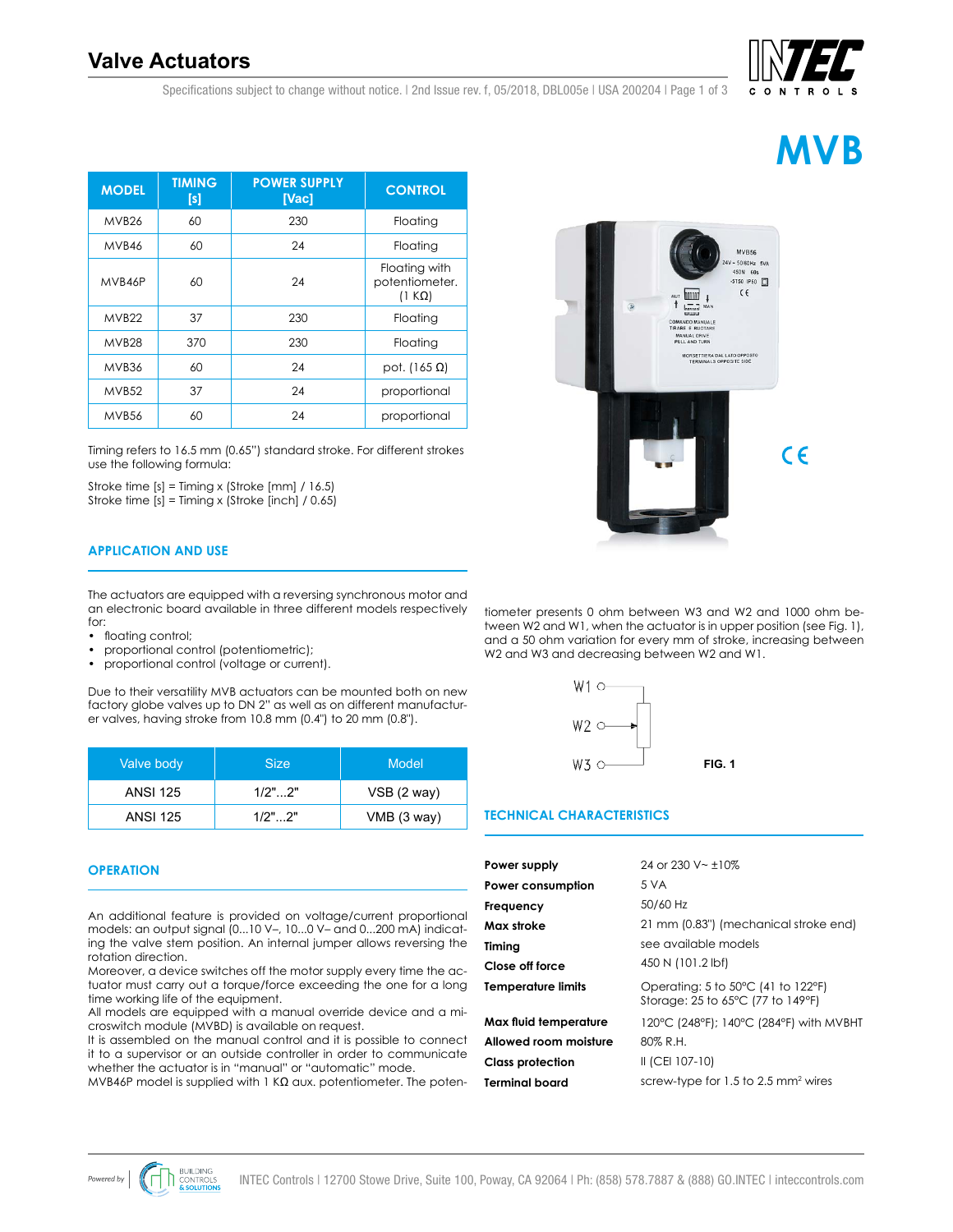

Specifications subject to change without notice. | 2nd Issue rev. f, 05/2018, DBL005e | USA 200204 | Page 2 of 3

| N.2 conduit opening      | with a rubber membrane break through<br>hole $(\emptyset = 16$ mm $(0.6")$ replaceable by<br>PG11 compression glands |
|--------------------------|----------------------------------------------------------------------------------------------------------------------|
| <b>Protection degree</b> | IP 50 for environments with normal pol-<br>lution according to IEC730-1(93)/6.5.3                                    |
| Weight                   | $0.8$ Kg (1.8 lb)                                                                                                    |
| <b>CONTROL SIGNAL</b>    |                                                                                                                      |
| Floating                 | 2 SPST connections                                                                                                   |

| Proportional (pot.)         | 165 Ohm                                                                    |
|-----------------------------|----------------------------------------------------------------------------|
| <b>Proportional control</b> |                                                                            |
|                             | $\sim$ voltage (max 0.1 mA) $\,$ 811 V/47 V/69 V/010<br>$V/2$ 10 $V/1$ 5 V |
| - current (250 Ohm)         | $420$ mA                                                                   |

#### **OUTPUT SIGNAL INSTRUMENT**

| voltage | $010/100$ V - (0.2 mA max) |
|---------|----------------------------|
| current | 0200 µA                    |

Product conforms, for CE marking, to the following directives: EMC 2014/30/UE according to the EN61326-1 standard. LVD 2014/35/UE according to the EN61010-1 standard for 230 V powered products.

## **MANUFACTURING CHARACTERISTICS**

The actuator has been manufactured using thermoplastic materials: in particular new technopolymers have been used for the most stressed parts, allowing a reduction in weight of the device while granting the necessary mechanical features.

The printed circuit board is placed in an easy access position together with the optional auxiliary microswitch, fully adjustable on the whole stroke.

# **POSSIBLE COMBINATIONS AND CONNECTIONS**

The actuators can be connected to DIGITROLL 4000, 7000 and series 200, 300, 400 and 500 controllers. They can also be con-nected to any other controller having a driving signal as showed in the "technical Characteristics" paragraph.

## **ACCESSORIES**

- **244** Stem heater (24 V ~ 18VA). Avoid mounting on V\_B.F DN15 valves.
- **D36** Auxiliary microswitch with adjustable cam (SPDT 10 (3) A-250 V ~). Disconnection 1B according to IEC730-1 (93) 6.4.3.2.
- **AG22** Linkage for V2/V3-500 valves.
- AG40 Linkage for VB7000 valves.
- **MVBHT** Spacer to reduce the direct exposure of the actuator with high temperature fluids.
- **MVBD** SPDT 5 (0.5) A 250 V microswitch activated by manual control knob. Only factory-mounted.
- **MVBC** Rainproof protection. The actuator must always be mounted vertically. Protection degree: IP53.

#### **ELECTRONIC BOARD**



#### **INSTALLATION**

The actuator can be mounted in any position but the vertical one is preferable; it is necessary to leave at least 10 cm. above the actuator for maintenance.

The electric connections must be performed by removing the cover placed on the knob opposite side according to the existing standards. After completing the connections, supply the motor and make sure the electric operation is regular and that the valve completes the whole stroke.

#### **Actuator with electronic board for proportional voltage and current input**

The actuators are supplied with a 0...10 V– input signal and with jumper SW2 (rotation direction) on C. In order to select a different signal range, it is necessary to move the SW1 jumper from 0...10 set position to the desired one (see Fig. 2). To select the 4...20 mA field, it is necessary to insert two jumpers, also using the one preset in open position. **The actuator rotation direction can be reversed by moving the SW2** 

**jumper from C to A position (see Fig. 2).**

**Actuators with electronic board for proportional potentiometric input** To change the rotation direction, reverse the connections between M and V+ terminals.

#### **Mounting on other manufacturer valve bodies**

Thanks to its versatility, the actuator can be mounted on different valves having stroke from 10.8 to 20 mm, with M8x1.25 threaded stem and 71 mm distance between the stem top and the actuator linkage support plane.

The actuator linkage to the valve body has a  $\emptyset$ =30.5 mm (1.2") hole. The model with a floating control signal is self-adjusting to different strokes ( the standard one is 16.5 mm (0.65")).

However, if the stroke is different from 16.5 mm (0.65"), it is necessary to carry out the calibration as follows:

- Remove the cover on the knob opposite side;
- For MVB52/56 only, make sure that jumper SW2 is in A position (Fig. 1);
- Supply the actuator between L1 and L2 terminals with Y terminal disconnected;
- Wait the actuator to reach the lower stroke end;
- Connect the positive of the voltmeter to S2 terminal and the negative to M;
- Rotate P1 trimmer until the voltmeter indicates 0 V.